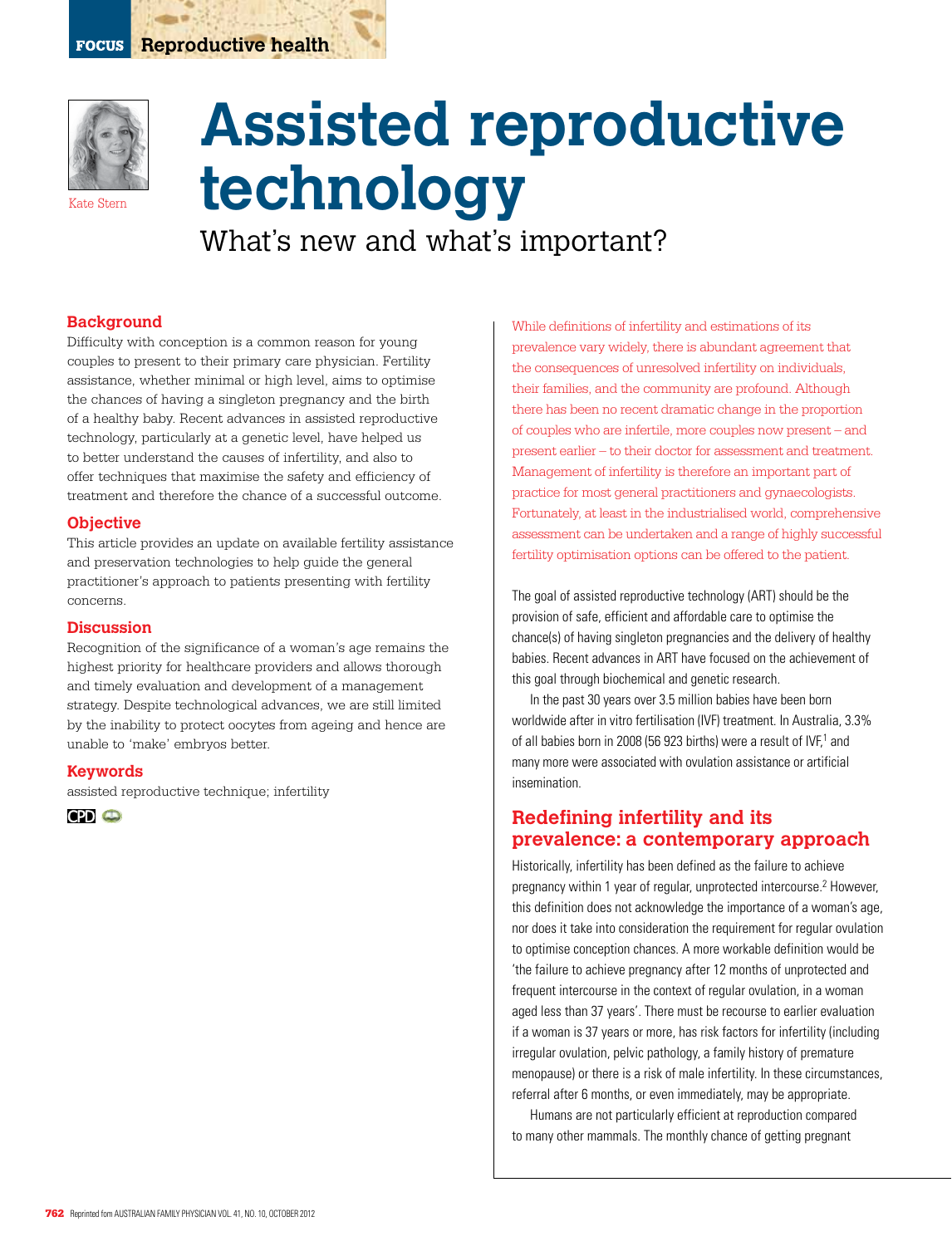

(fecundability) is about 25–30% for the first 3–6 months of trying. Approximately 85% of couples that will ultimately conceive spontaneously do so in the first 12 months.

Approximately 1 in 5 couples seek fertility advice from a doctor and over half of these couples require specialist assistance.3

The term ART encompasses a range of strategies to help people conceive. While IVF is the most well known treatment for significant infertility, other options include:

- ovulation induction with tablets (partial oestrogen agonists such as clomiphene) or injections (usually commercially produced follicle stimulating hormone [FSH] and luteinising hormone [LH])
- ovulation induction coupled with intrauterine insemination whereby semen is prepared in the laboratory into a highly concentrated sample for insertion through the cervix into the uterine cavity. Fertility assistance methods are listed in Table 1.

# **The biggest threats to fertility**

# **Maternal age**

Maternal age is the single most important factor to affect fertility, ongoing pregnancy and the success of fertility treatment.<sup>4</sup> It is a common misconception that IVF and other fertility assistance can override the effects of maternal age. Senescence (natural ageing) of mitochondrial and nuclear DNA contributes to the degeneration of follicles and oocytes at a rapid rate after the age of 38 years. This results in failure of fertilisation and implantation and an increasing risk of miscarriage as well as an increased risk of genetic abnormalities.<sup>5,6</sup> There is no treatment available which slows the rate of oocyte ageing, and for many women aged in their early to mid 40s, pregnancy with their own oocytes is usually not possible. These women require donor oocytes to conceive successfully.

Paternal age over 45 years is now acknowledged as having some impact on time to conception, with some evidence of a very slight increased risk of chromosomal abnormalities in children.7



Figure 1. Relative risk of infertility by body mass index at age 18 years

Reproduced with permission from Rich-Edwards JW, Goldman MB, Willett WC, et al. Adolescent body mass index and infertility caused by ovulatory disorder. Am J Obstet Gynecol 1994;171:171–7

| <b>Table 1. Fertility assistance methods</b> |                                                                                                                |                                                                                                                                   |                                                                                                                                                                  |
|----------------------------------------------|----------------------------------------------------------------------------------------------------------------|-----------------------------------------------------------------------------------------------------------------------------------|------------------------------------------------------------------------------------------------------------------------------------------------------------------|
|                                              | <b>Ovulation induction</b>                                                                                     | Ovulation induction with<br>intrauterine insemination                                                                             | In vitro fertilisation                                                                                                                                           |
| <b>Indications</b>                           | • Irregular ovulation<br>• Anovulation                                                                         | • Mild infertility with normal sperm<br>and patent tubes<br>• Difficulty with sexual intercourse<br>• Requirement for donor sperm | • Pelvic pathology<br>• Poor sperm<br>• Significant infertility (age,<br>duration)                                                                               |
| <b>Methods</b>                               | • Partial oestrogen agonists<br>or aromatase inhibitors<br>• FSH (and sometimes LH)<br>subcutaneous injections | • Tablets or injections as for<br>ovulation induction<br>• Sperm preparation and insertion<br>through the cervix                  | • Ovulatory stimulation with<br>injections<br>• Extraction of oocytes in minor<br>procedure<br>• Fertilisation of oocytes<br>• Embryo transfer 2–5 days<br>later |
| <b>Success</b>                               | • 40–80% ovulation rates<br>• 15–40% pregnancy rates<br>per cycle                                              | • 10–20% pregnancy rates per cycle                                                                                                | • Pregnancy rates depend on<br>maternal age<br>$\bullet$ 20–45% per embryo<br>transferred                                                                        |
| <b>Risks</b>                                 | • Multiple pregnancies<br>• Hyperstimulation                                                                   | • Multiple pregnancies<br>• Hyperstimulation                                                                                      | • Hyperstimulation<br>• Thrombosis<br>• Infection<br>$\bullet$ Genetic risks<br>• Multiple pregnancies if more<br>than one embryo transferred                    |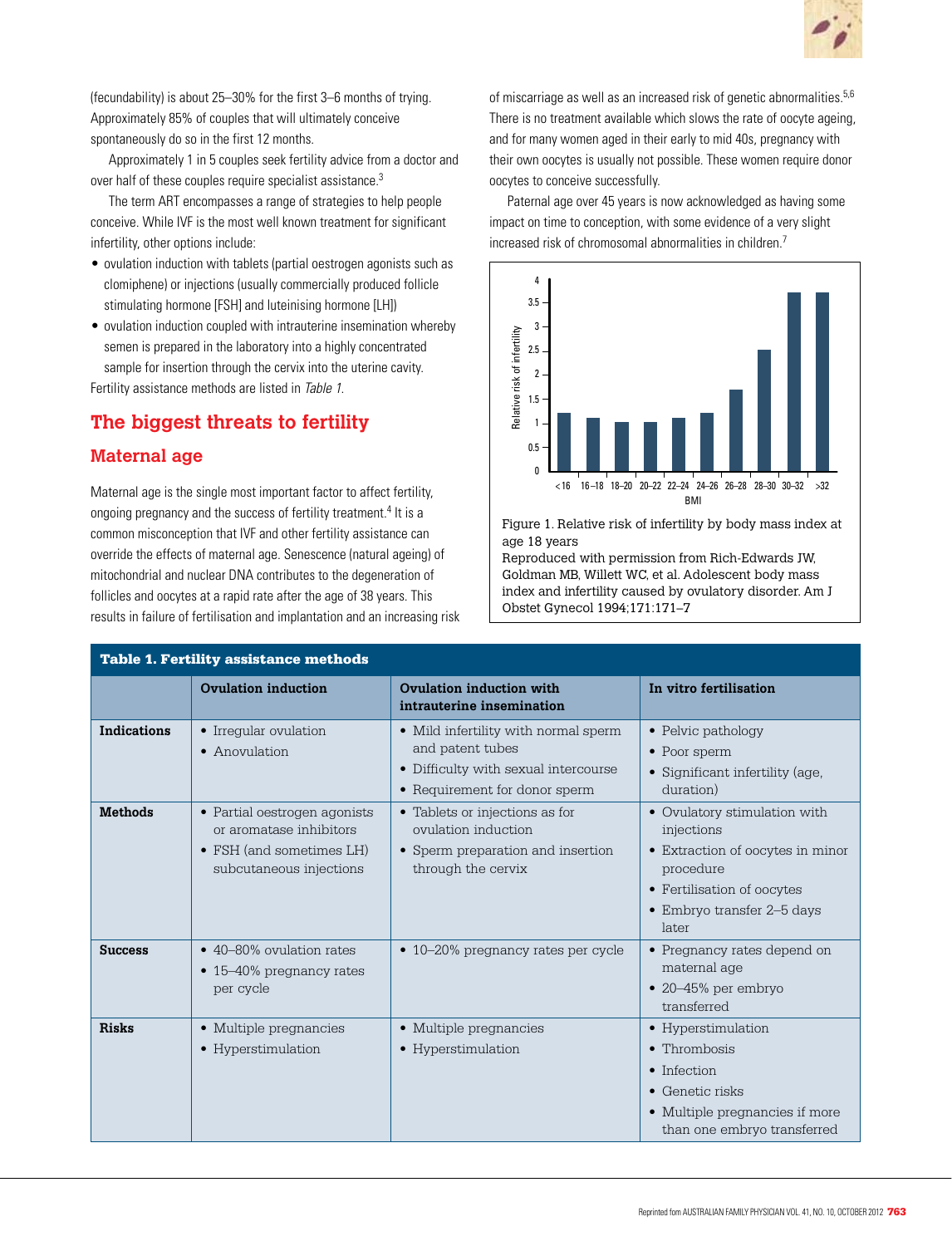

# **Maternal obesity**

The effects of obesity on fertility are unequivocal (Figure 1).<sup>8</sup> Polycystic ovary syndrome (PCOS) is associated with hyperandrogenism, oligoovulation and insulin resistance, but obesity itself is also independently associated with reduced implantation and an increased risk of miscarriage.

# **Most useful assessments of infertility**

While the causes of infertility are many, varied and often multifactorial, the tests we employ in clinical practice are relatively unsophisticated (Table 2).

# **Assessment of ovarian reserve**

Many women request assessment of their ovarian reserve, thinking mistakenly that there is a test that will tell them how many eggs they have left. Anti-Müllerian hormone (AMH) is produced by the granulosa cells of small growing follicles and levels diminish with age, thus reflecting the remaining pool of follicles and oocytes. It is a marker of long term ovarian function compared to early follicular phase FSH levels, which assess more immediate ovarian function. Unlike FSH, AMH levels have been demonstrated to be relatively stable throughout the menstrual cycle and also appear to be relatively independent of current hormone use (eg. the contraceptive pill).<sup>9</sup> Anti-Müllerian hormone assessment is performed widely in infertility practice and is extremely useful in predicting ovarian response and the risk of ovarian hyperstimulation in IVF. It also has emerging usefulness in the assessment of young cancer patients after treatment.10 However, due to the enormous variability in results for women in the reproductive age group, $11$  it is rarely helpful, and often unnecessarily worrying, as a test of future fertility assessment (Figure 2).

# **Multiple pregnancies – the worst consequence of successful fertility treatment**

Multiple pregnancies remain one of the biggest dilemmas confronting patients and fertility specialists. The risk of prematurity associated with multiple pregnancy is tenfold that with singletons, and the consequences of this can be devastating.

While there is consensus that IVF conceived twins have similar outcomes to spontaneously conceived twins, the absolute prevalence of twins has escalated over the past 20 years as a result of ART.

Ovulation induction carries a substantial risk of higher order multiple pregnancy.

# **Interpretation of IVF success rates**

There are many ways to express pregnancy rates in ART. One of the more commonly utilised descriptors is 'implantation rate', which is the clinical pregnancy rate (ie. fetal heart seen) per embryo transferred. It is important when reading about success rates of ART, to be clear which denominator is being used to describe pregnancy rates, and which age range is being included, particularly when

comparing different treatment strategies. Implantation rates for women aged less than 35 years approach 30–45%, but fall to less than 15% for women aged over 40 years. While rates of pregnancy using embryos generated from one stimulated cycle are about

# Table 2. Commonly used tests to assess fertility

#### **Ovulation**

- • Ultrasound surveillance of growing leading follicle
- • Urine LH testing for impending surge which occurs the day before ovulation
- • Serum progesterone testing, which starts to rise at ovulation and is maximal 7 days after ovulation (persists in pregnancy but starts to drop in midluteal phase if not pregnant)

#### **Other hormone assessments as required**

- Testosterone
- Sex hormone binding globulin
- • Anti-Müllerian hormone
- Thyroid stimulating hormone

#### **Pelvic assessment**

- Pelvic ultrasound to visualise ovaries and uterus
- Pelvic ultrasound with fluid introduced into uterine cavity and fallopian tubes to demonstrate tubal patency (sonohysterogram and tubal patency test)
- Hysteroscopy and laparoscopy

#### **Sperm testing**

- Volume
- Concentration
- Motility (movement)
- Morphology



Figure 2. Anti-Müllerian hormone as a marker of ovarian reserve

Reproduced with permission from Anderson RA, Nelson SM, Wallace WHB. Measuring anti-Müllerian hormone for the assessment of ovarian reserve: When and for whom is it indicated? Maturitas 2012;71:28–33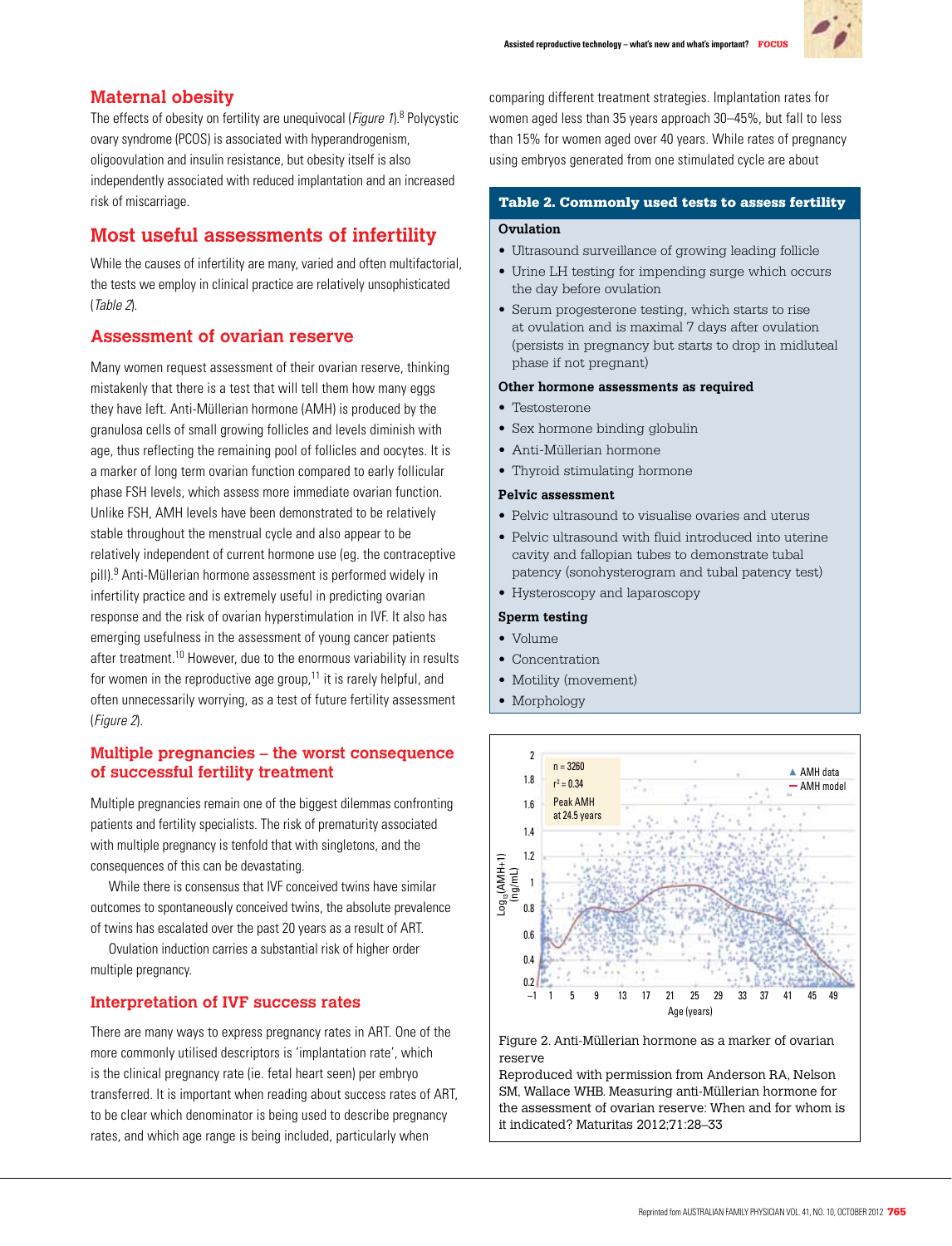

50–60% for women aged less than 35 years, this falls to less than 20% for women aged more than 40 years.

# **Maximising safe and successful treatment**

#### **Lifestyle modification**

Weight loss should be seen as a genuine and significant medical treatment to restore ovulation and improve fertility. A combination of exercise and dietary modification has been demonstrated to result in improved reproductive outcomes with both spontaneous and assisted fertility.12 While it is often distressing for patients and frustrating for healthcare practitioners to have to address the need for weight loss, the excellent results afforded by relatively minor weight loss – at least in the short term – should encourage women to see this as 'do-able'.

Stress minimisation, relaxation therapy, acupuncture and naturopathy are all strategies that are commonly employed to aid fertility. It is difficult to demonstrate objective benefit, but many women and men feel more empowered by complementary therapies, at least in the early stages of infertility.

#### **Choosing the best embryo for transfer**

Great progress has been made over recent years to make pregnancy optimisation with single embryo transfer a realistic strategy. We now have genetic, morphological and metabolic tools to help us to choose the 'best' embryos with the highest chance of developing into healthy babies.

### **Genetic assessment with pre-implantation genetic diagnosis**

The genetic make-up of the embryo (and the oocyte in particular) is the major factor impacting on implantation success. Chromosomal factors including aneuploidy (abnormal chromosome number) and translocations, as well as single gene defects, mitochondrial defects and defects of complex inheritance can be important. Even in young women, many embryos are found to have random aneuploidies, while embryos from older women very frequently are found to be aneuploid, and thus unlikely to progress to a normal pregnancy.<sup>13</sup>

Pre-implantation genetic diagnosis with testing of all 23 pairs of chromosomes by a microarray technique (which quantifies the amount of genetic material present of each chromosome) is a relatively new tool, which allows us to differentiate chromosomally normal from abnormal embryos and thus replace only the normal ones on day five, discarding the abnormal embryos. This improves implantation rates.<sup>14</sup> The risk of mosaicism (different cell lines in the biopsied embryo) is 5–7%; so it is important to counsel patients that, to absolutely confirm chromosomal normality, they require an invasive prenatal assessment such as chorionic villus sampling or amniocentesis. Pre-implantation genetic diagnosis can also be utilised for translocations and single gene defects, eg. BRCA1 and BRCA2 and cystic fibrosis (Figure 3).

# **Morphological assessment and extended culture to day five**

Developments in our understanding of embryo biology have allowed scientists to identify embryos with the best pregnancy potential by observation of progress through the first few days after creation.

Only about 30–40% of embryos will continue to develop from day two to day five with considerable attrition rates. While a small



Figure 3. Embryo biopsy is performed for pre-implantation genetic diagnosis and detects aneuploidy, single gene defects, translocations and is usually indicated for recurrent miscarriage or advanced maternal age

#### Table 3. Representative rates of ovarian failure after treatment of common childhood and young adult cancers

| Disease                                                                                                                                                            | Likelihood of premature<br>ovarian failure |  |
|--------------------------------------------------------------------------------------------------------------------------------------------------------------------|--------------------------------------------|--|
| Breast cancer                                                                                                                                                      |                                            |  |
| • Age $<$ 30 years                                                                                                                                                 | < 10%                                      |  |
| • Age $30-40$ years                                                                                                                                                | $20 - 40%$                                 |  |
| Sarcoma                                                                                                                                                            | $<10-20\%$                                 |  |
| Hodgkin disease                                                                                                                                                    | <10% unless intensive<br>therapy           |  |
| Non-Hodgkin disease                                                                                                                                                | $10 - 40%$                                 |  |
| Leukaemia                                                                                                                                                          | < 15%                                      |  |
| High dose therapy and stem<br>cell transplantation                                                                                                                 | >70%                                       |  |
| Reproduced with permission from Stern CJ, Seymour<br>JF. Defining the cost of cure: infertility among female<br>survivors of lymphoma. Leuk Lymphoma 2006;47:574–5 |                                            |  |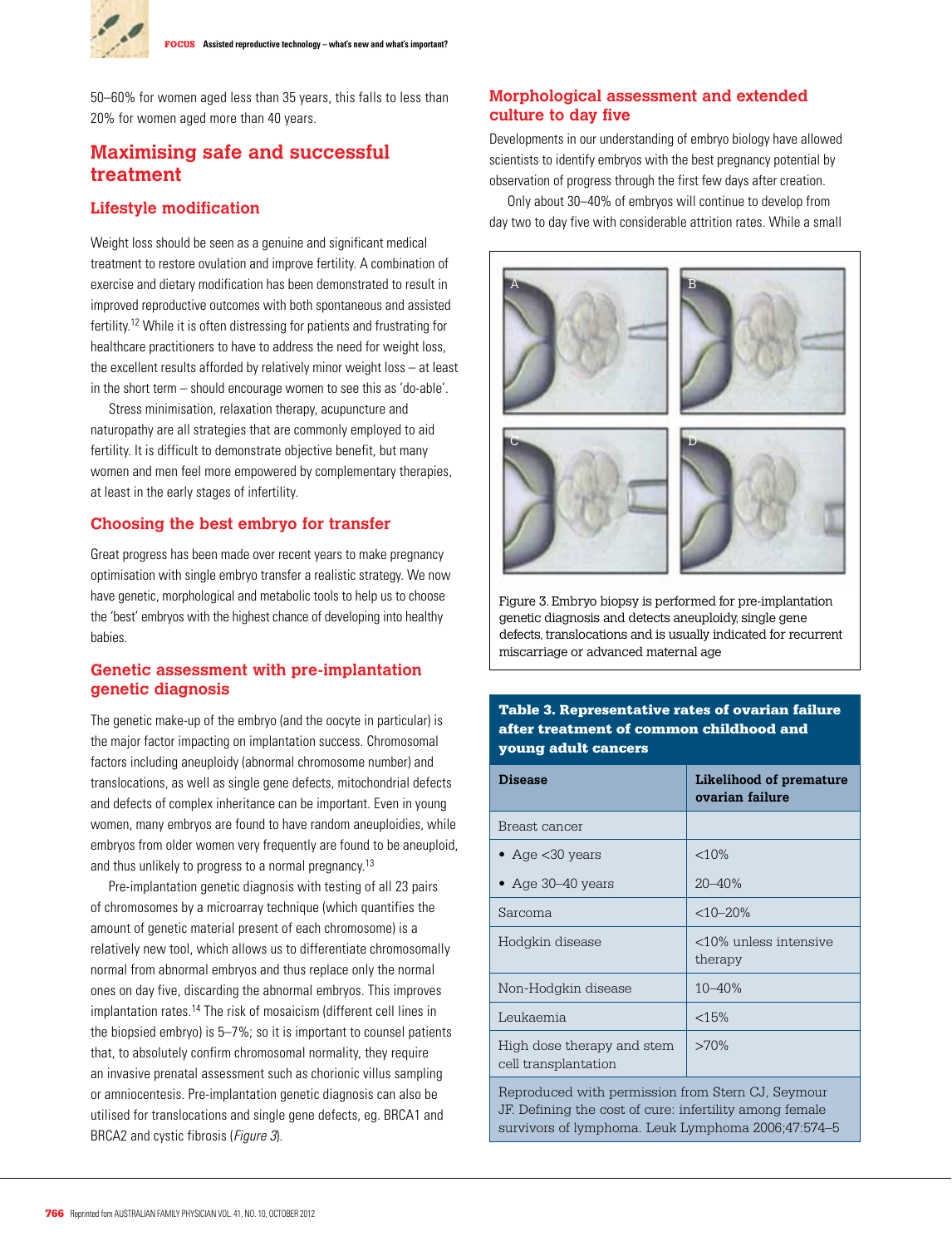

percentage of the embryos which do not continue growing may have in fact survived in vivo if transferred earlier, many are destined never to implant and thus extended culture provides another means by which to help identify the better embryos from a cohort. It is important however, to appreciate that the process of extended culture does not of itself 'make an embryo better'.

## **Metabolic assessment of embryo competence**

Another promising tool is the measurement of glucose uptake by embryos, but this has not yet reached a stage where it can routinely be used to assess embryo competence.

## **Single embryo transfer**

Multiple birth rates with IVF are now dropping as a result of increasing utilisation of single-embryo transfer, particularly in Australia and Scandinavia. It is interesting that the uptake of single embryo transfer is greater in countries that offer at least partially subsidised fertility treatment.<sup>15</sup>

# **Fertility preservation for female cancer patients**

Cancer is not uncommon in young people, with approximately 1 in 570 young girls and women being diagnosed with cancer before the age of 35 years. For many young cancer patients, treatment offers a very real chance of cure and being able to have children in the future is a genuine and appropriate expectation. Many cancer treatments, especially chemotherapy and pelvic radiation, can cause ovarian failure (*Table 3*).<sup>16</sup> This ovarian failure is often temporary with spontaneous resumption of menses, but it can be permanent, especially in women in the later reproductive years. Even when menstruation and ovarian function returns after chemotherapy is completed, there is still a very real risk of subsequent early onset ovarian failure.

Various options are available to young women for fertility preservation before commencement of chemotherapy or radiotherapy and include oocyte freezing, embryo freezing and ovarian tissue excision and freezing. In addition, it may be possible to protect the ovary against the toxic effects of the chemotherapy by co-administration of a long acting gonadotrophin releasing hormone (GnRH) agonist.17

It is of absolute importance that young women and their families are offered the opportunity for full discussion about future fertility, the risks and options, even if it is not going to be feasible to perform any sparing treatment.

Excellent survival can now be expected using new freeze-thawing techniques after ovarian stimulation, with an average of 10 oocytes resulting in two or three embryos being available later on. Embryo freezing is obviously most useful for young couples in long term relationships. Ovarian tissue freezing provides a potentially huge supply of oocytes in the cortical strips, but only 17 babies have been born to date after ovarian tissue grafting and this must still be

considered a somewhat experimental treatment option 18

## **Male fertility preservation**

Sperm freezing should always be considered for adolescent males and young men about to commence chemotherapy or testicular surgery. If producing a sample is difficult, then testicular biopsy under local or light general anaesthetic can be considered. There is currently much research into ways to mature sperm in vitro from very immature forms, and progress in this area will help us to provide preservation options to very young boys as well as adolescents.

# **Different solutions to different problems**

# **Gamete donation**

For women with extremely poor quality oocytes or premature ovarian failure, donation of oocytes offers the opportunity of a very real chance of success. Similarly, for men with azoospermia and no possibility of sperm to be obtained by testicular biopsy, donor sperm is available.

# **Surrogacy**

Women with no uterus or a markedly abnormal uterus, or who are at risk of serious medical sequelae if they carry a pregnancy, are able to create a family using a gestational carrier (surrogate). Legislative requirements differ in different states in Australia but altruistic surrogacy is possible if women can find their own carrier.

# **Fertility assistance for women in same-sex relationships and for single women**

It is now possible for lesbian women and single women to utilise donor sperm to assist them to create their own family.

# **Social fertility preservation**

Many women in their late reproductive years without a partner may not wish to take the giant step of single parenthood but instead wish to preserve some oocytes for the future. As survival of oocytes after freeze-thawing improves, this becomes more of an option, but it must be remembered that there is a high rate of attrition from oocyte to usable embryo. Also, there are often a relatively low number of oocytes obtained in women in their mid to late thirties, so it is extremely important that women do not inappropriately rely on oocyte freezing as a failsafe form of 'reproductive insurance'.

# **Conclusion**

Over the past few years there have been numerous scientific developments that have advanced our understanding of infertility and provided us with the tools to improve both the success of infertility treatments and their safety. We are, however, still limited by our inability to combat poor (and usually age related) oocyte quality. Until we can overcome this hurdle, we will need to rely on early and